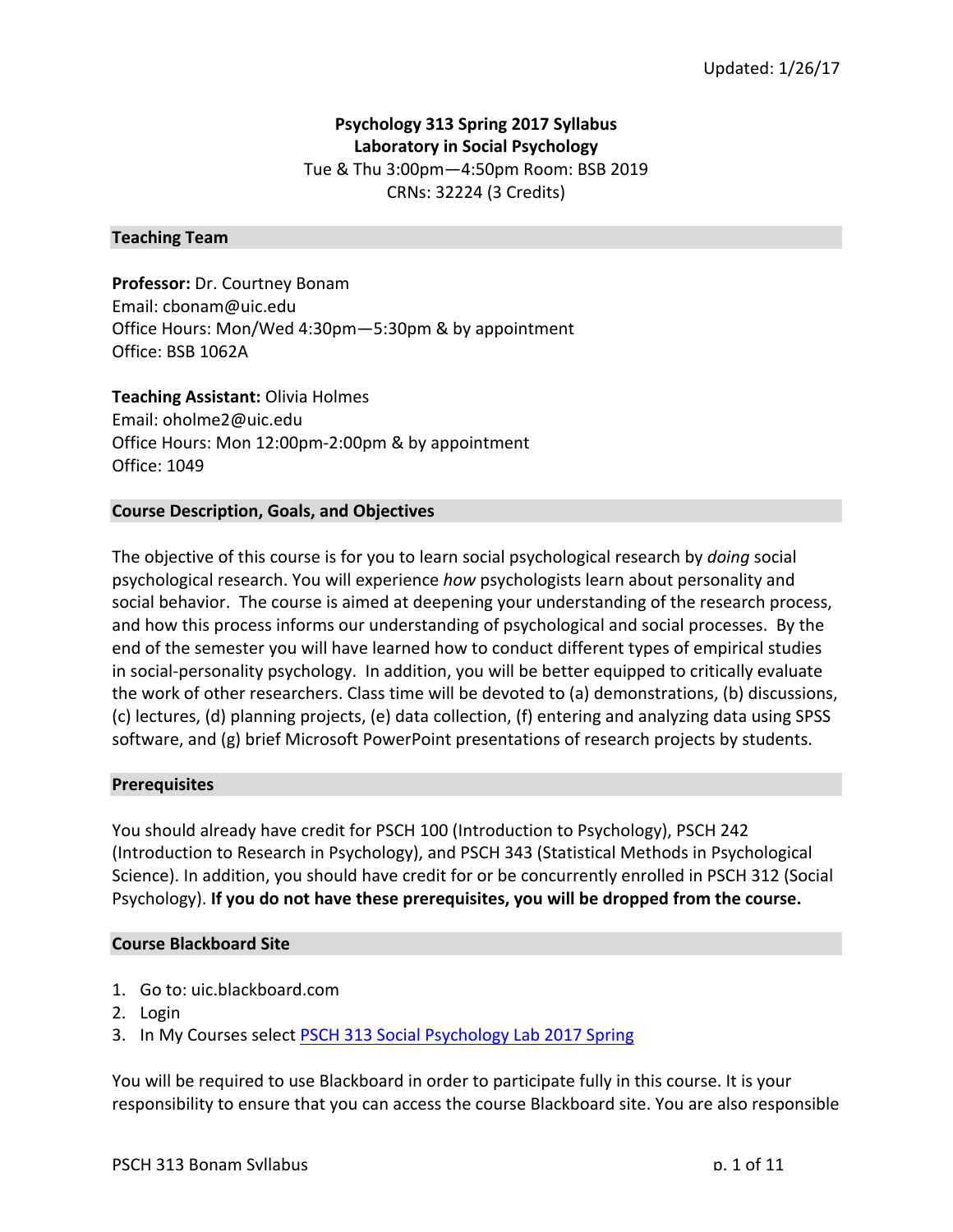for keeping yourself updated on all messages and other information posted on the Blackboard site throughout this term. Please inform a member of the teaching team if you are having trouble accessing this site at any point throughout the semester.

#### **Course Materials**

Recommended: *Publication Manual of the American Psychological Association* (6<sup>th</sup> Ed.). (2009). Washington, DC: American Psychological Association**.**

**Recommended:** Any basic SPSS reference book.

**Recommended:** Any undergraduate social psychology textbook. (Dr. Bonam highly recommends *The Social Animal* by Elliot Aronson.)

**Required or Recommended (TBA):** Readings posted on Blackboard.

## **Course Etiquette**

**Class Attendance and Participation.** Attendance and participation in class are required and will be factored into the grades you receive for each of your course assignments. To a greater extent than most other classes, this course requires you to be an active participant. Therefore to a greater extent than other classes, regular attendance and participation are crucial.

You will be working with other students on the projects. It is unfair to your fellow collaborators if you miss class or spend class time surfing the Internet, reading email, using your cell phone, or engaging in other blatantly non-course-related activity. If this sort of behavior occurs repeatedly, you (but not your collaborators) will **lose points on the assignments and/or you will be asked to leave the class.** 

#### **Course Requirements**

## Submit all written work via Blackboard.

**Measurement Project.** The first project will deal with one of the most important concepts/issues in psychological research—measurement.

- **Researching.** You and a partner will develop and examine the validity of a psychological measure.
	- $\circ$  You will pick a social/personality construct to measure.
	- $\circ$  You will develop a 10-20 item scale to measure your chosen construct.
	- $\circ$  You will collect data from at least 20 people for your measure, along with 2-3 other existing (published) measures.
	- $\circ$  You will run several analyses to evaluate the psychometric properties of your scale.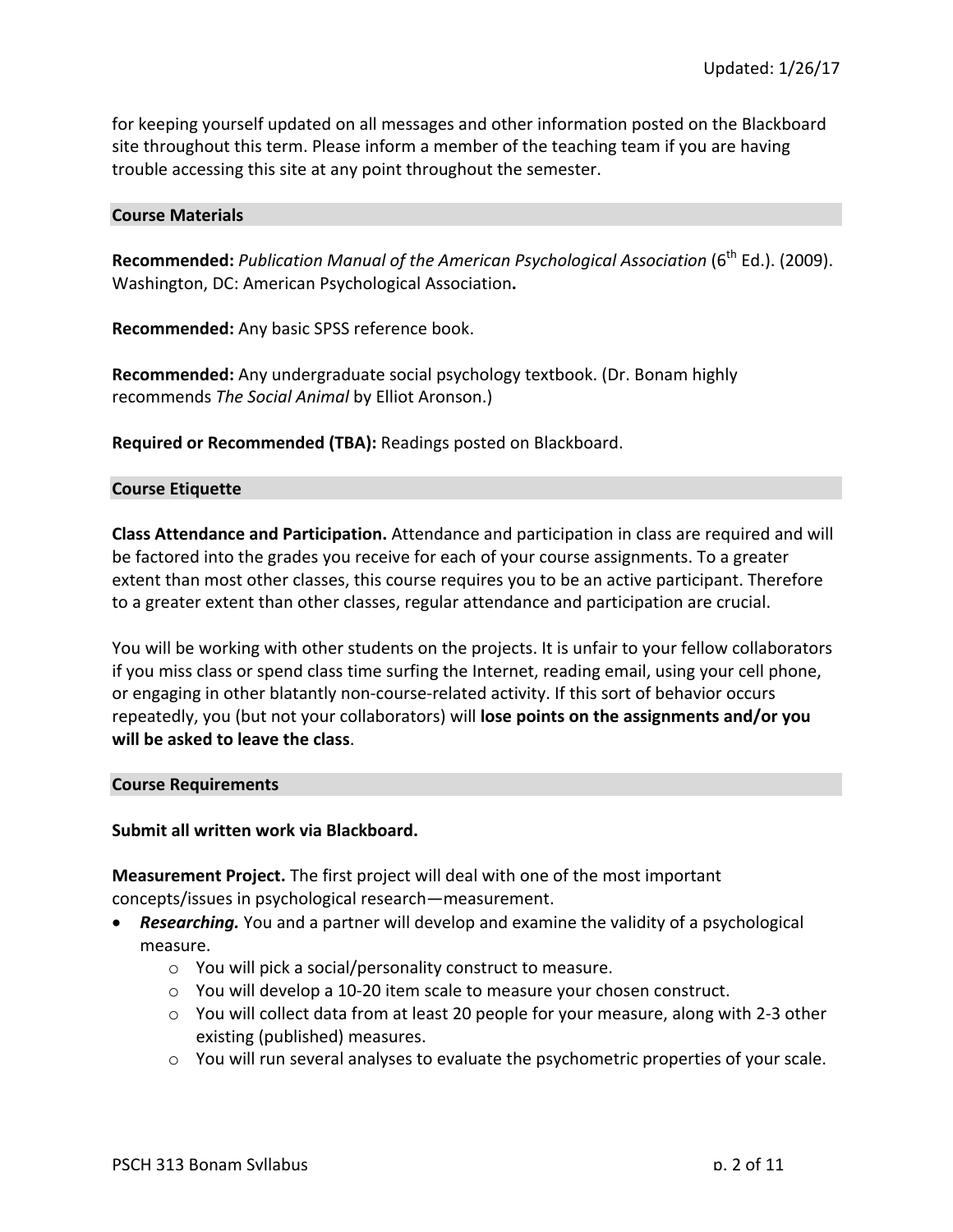• **Writing.** You and your partner will **independently** write a separate APA-style paper (5-10 pages of text) describing the construct, your survey methodology, results, and discussion. You will write a first draft and a final draft, each draft will be graded.

**Group Archival/Observational Study.** The second research project will involve observational research methods or the analysis of archival data.

- **Researching.** This study will be designed and carried out by groups of 4 to 5 students.
- **Presenting.** Group presentations, using PowerPoint, will be given in class. These 10 to 15 minute presentations will be graded, so group members should work together to ensure that the presentation is as professional as possible.
- **Writing.** In addition, each of you will be expected to **independently** write and turn in a separate APA-style paper (5-10 pages of text) describing the study. You will write a first draft and a final draft, each draft will be graded.

**Final Project.** The third research project will build on the skills you developed during projects 1 and 2, as well as extend them by involving experimental research methods.

- **Researching.** The final project will be completed in two-person teams. The project will be designed by you and your partner. You may choose to pursue (a) something you were curious about based on your other projects, (b) an extension of published research, or (c) a neat idea of your own creation. **Keep in mind that your idea must be rooted in some existing social psychological theory.**
- *Presenting.* You and your partner will give an in-class, 10-minute (max) PowerPoint presentation on your research findings.
- **Writing.** In addition, each of you will be expected to **independently** write and turn in a separate APA-style paper  $(7-12)$  pages of text) describing the study. You will be graded on only one, final draft. However, **during office hours or by appointment**, you may go over your paper outline and/or sections of your draft paper in advance of the final paper due date to get feedback.

**Peer Research Participation.** By enrolling in the course, you are agreeing to participate in research conducted by other members of the class, as well as research conducted by members of other psychology lab classes. Research participation is a part of the normal educational practice in this class.

## **Course Grades**

Project  $1$  Approval =  $10$  points Project 1 Draft Paper = 20 points Project 1 Final Paper =  $60$  points Project 1 Attendance & Participation = 10 points Project 1 Peer Research Participation = 5 points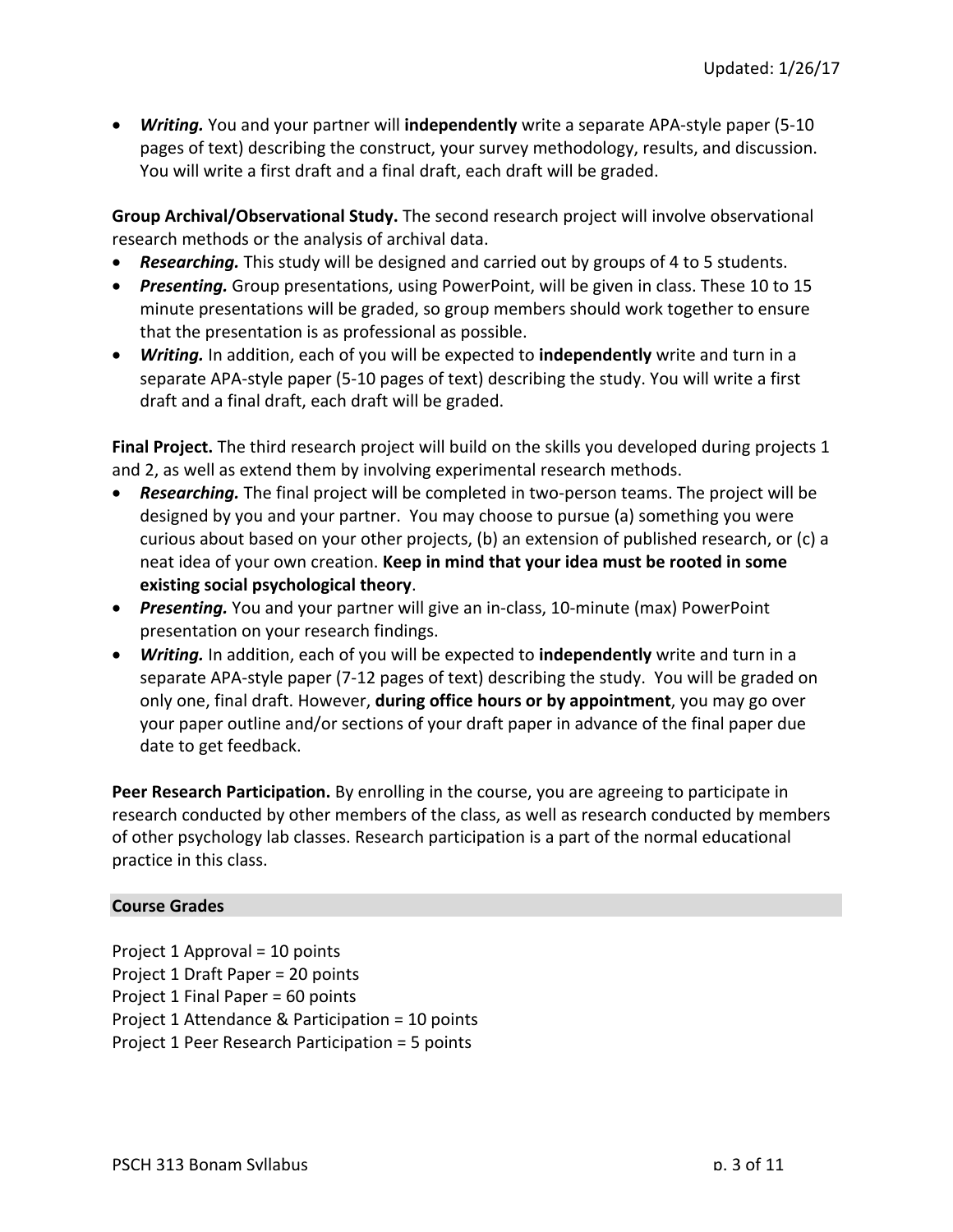Project  $2$  Approval =  $10$  points Project 2 Presentation = 40 points Project 2 Draft Paper = 20 points Project 2 Final Paper = 60 points Project 2 Attendance & Participation = 10 points

Project  $3$  Approval =  $20$  points Project  $3$  Presentation =  $40$  points Project 3 Final Paper = 100 points Project 3 Attendance & Participation = 10 points Project 3 Peer Research Participation = 5 points

 $TOTAL = 420$  points

| Grade | Points             |
|-------|--------------------|
|       | 378-420 points     |
| R     | 336-377 points     |
| C     | 294-335 points     |
| D     | 252-293 points     |
|       | 251 points or less |

How to calculate your grade: Add the number of points earned in the course and divide by 420. (Do **NOT** use Blackboard's calculations.)

**Midterm Grades:** Please refer to the following web page for information about how to interpret midterm grades: tigger.uic.edu/depts/oaa/advising/student\_midterm.html

# **Late Policy: Deduct 10% per day – No acceptance past 5 days**

Submit your work to **safe assignment**, via Blackboard, on the day it is due – prior to the start of class (unless otherwise noted on the schedule). No work will be accepted in the teaching team's mailboxes. 10% per day (including weekend days) will be deducted for late papers and other assignments. Absolutely no papers/assignments will be accepted more than 5 days late.

*Exception:* Only if the student has an *emergency that can be documented* (for example, a car accident). In the case of an emergency, contact Dr. Bonam as soon as possible.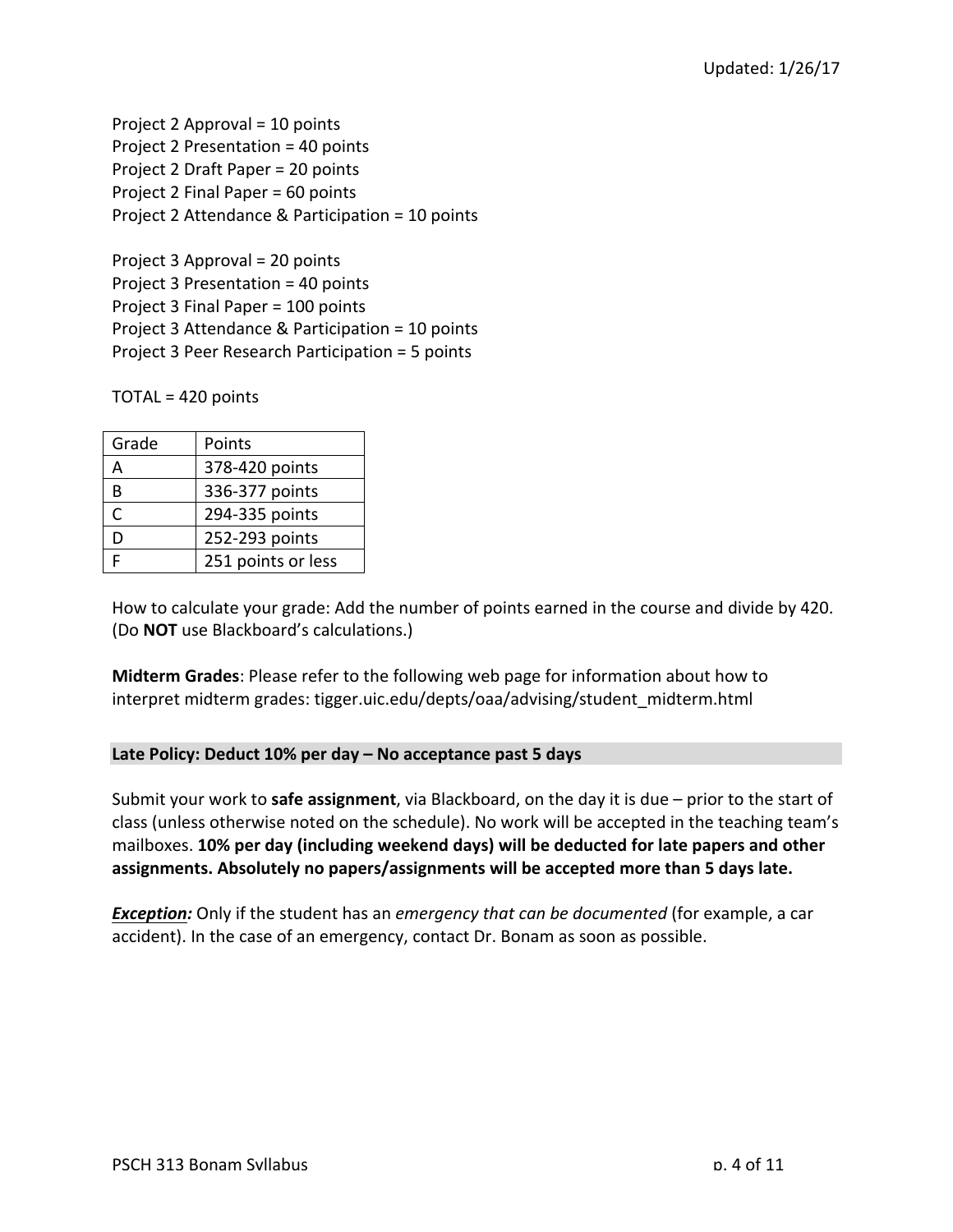## **Other Course & University Policies**

**1. Missing Class (in all or in part):** If you miss class, contact your partner immediately. If you miss several classes, you may be asked to leave the course and/or you will lose points on the assignments. Arriving late to or leaving early from class (without explicit permission from Dr. Bonam or the TA) will result in a loss of attendance and participation points. *Exception:* Only if the student has an *emergency that can be documented* (for example, a car accident). In the case of an emergency, contact Dr. Bonam as soon as possible.

**2.** Respect: It is unfair to your partner if you miss class or spend class time surfing the Internet, reading email during class, using your cell phone, or engaging in other blatantly non-courserelated activity. If this sort of behavior occurs repeatedly, you (but not your partner) will lose points on the assignments and/or you will be asked to leave the class.

**3. Students with Disabilities:** Concerning disabled students, the University of Illinois at Chicago is committed to maintaining a barrier-free environment so that individuals with disabilities can fully access programs, courses, services, and activities at UIC. Students with disabilities who require accommodations for full access and participation in UIC Programs must be registered with the Disability Resource Center (DRC).

Accommodations are available for students in this course, with documented disabilities and who are registered with the Disability Resource Center (DRC), 1190 SSB. Contact DRC at 312-413-2103 (voice) or 312-413-0123 (TTY). DRC will provide you with a letter stating the accommodations you require to participate fully in this class. If you are already registered with the DRC, you can also request this letter online: uic.edu/depts/oaa/disability\_resources. Please see me and provide a copy of this letter as soon as possible after the start of the semester.

**4. Academic Integrity:** As an academic community, UIC is committed to providing an environment in which research, learning, and scholarship can flourish and in which all endeavors are guided by academic and professional integrity. All members of the campus community–students, staff, faculty, and administrators–share the responsibility of insuring that these standards are upheld so that such an environment exists. Instances of academic misconduct by students will be handled pursuant to the Student Disciplinary Policy: uic.edu/depts/dos/studentconduct.html. 

More specifically, there will be strict **consequences for academic dishonesty** in this course. For example, plagiarism will not be tolerated. If you plagiarize any assignment in this class you will receive a failing grade for the course and judicial charges will be filed. There will be no exceptions to this policy. Plagiarism includes copying the words of a fellow student or any other author in your papers, copying even short phrases from written work that you are using as a reference, handing in work that you have handed in for another class, handing in papers you have gotten from the internet or from other students, etc.

**5. Help (ask early and as often as needed):** Note that you will be graded according to the grading criteria listed above. Please do not ask to be bumped up to the next highest grade at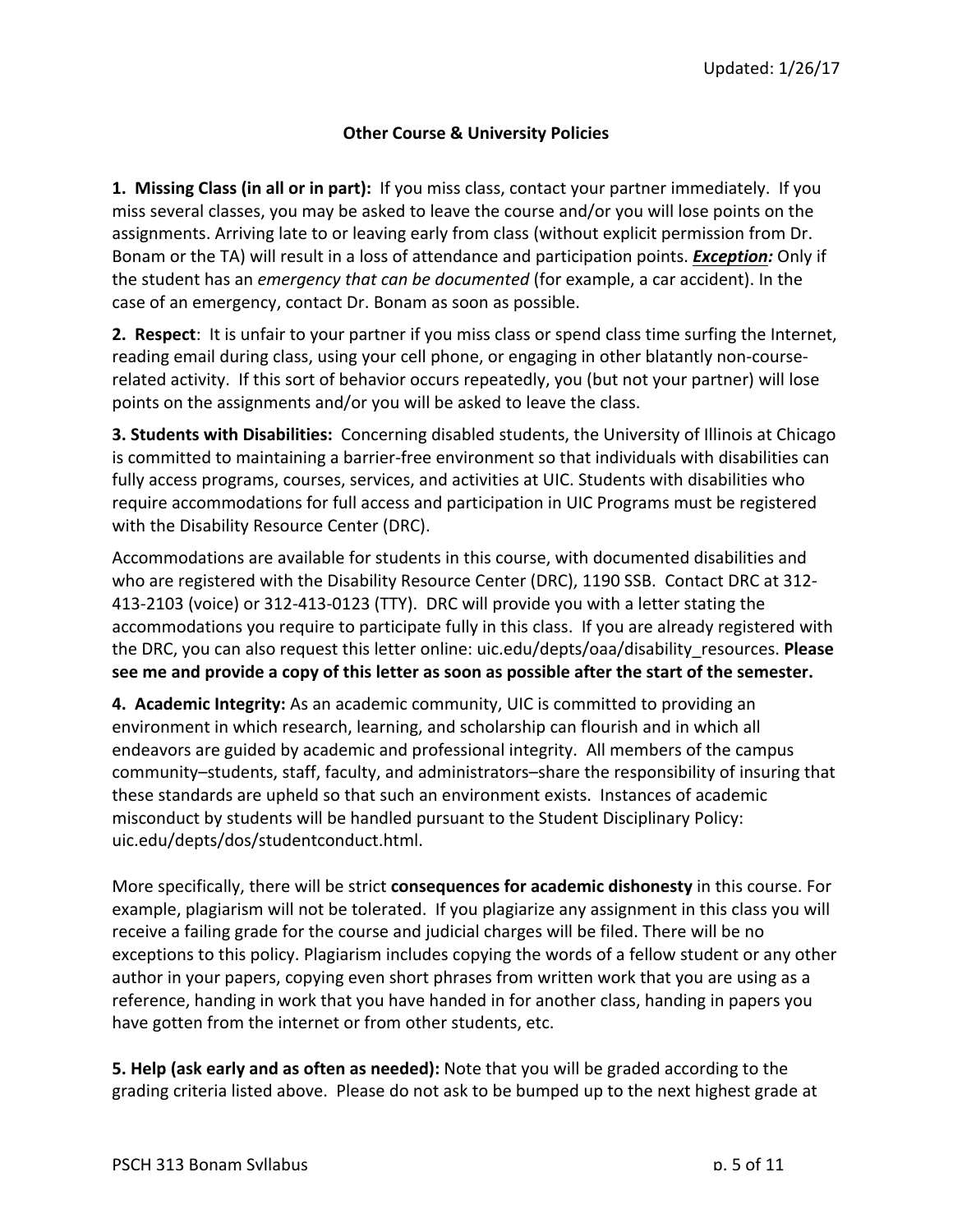the end of the semester (e.g., ask me for a C in the course when you have a 67.7% in the course). I will not do this. If you have any problems or concerns throughout the class, please come see me during office hours, before it is too late at the end of the semester. The TAs and I are happy to work with you during the semester to help facilitate your understanding of the course material. Please use office hours whenever possible, but we are willing to make appointments if your schedule makes it impossible to make our office hours. If you have any problems or concerns throughout the course, the teaching assistants and I are here to help you. Please see us before it is too late at the end of the semester.

**6. Blackboard Policies:** It is your responsibility to update your Blackboard e-mail address to one that you check on a regular basis. If you fail to check your e-mail, or if e-mail sent to you is returned as undeliverable, you still are responsible for the content of the e-mail. It is your responsibility to check that your scores posted on blackboard are accurate. In the event of inaccurate or missing scores, contact your TA immediately.

**7. E-mail Policy and Etiquette:** My policy is to respond to emails within 2 business days of receipt (i.e. not including Saturdays and Sundays). I am available to all of my students and encourage you all to visit me during office hours and/or make outside appointments with me, even if it's just to have a casual chat. I look forward to getting to know each of you.

You are expected to use a professional tone in your emails with your TAs and me. You may ask questions about course logistics and content via e-mail. Provided you ask a reasonable question and articulate yourself clearly in your message, I will respond. If you email one of the TAs or me, make sure that your message is clear, and include information about who you are and what course you are in. If you follow these guidelines, we will make sure to respond to you within 2 **business days**. 

Do **NOT** email your TAs or me about your grades. We will **NOT** respond to emails regarding grades. If you are concerned about your grades, you must see us in person, during office hours or by appointment. *One Exception: You may email your TA if there is an error in grade entry (i.e., missing a grade or incorrect grade entered).*

**8. A grade of "Incomplete".** University policy on incomplete grades is very strict and I follow that policy. I will grant an incomplete grade only under the most extreme circumstances. Do not request an incomplete unless the following conditions apply (taken from the undergraduate catalogue): 

Course work is incomplete when a student fails to submit all required assignments or is absent from the final examination; incomplete course work will normally result in a failing grade. The IN (incomplete) grade may be assigned in lieu of a grade only when all the following conditions are met: (a) the student has been making satisfactory progress in the course; (b) the student is unable to complete all course work due to unusual circumstances that are beyond personal control and are acceptable to the instructor;  $(c)$ the student presents these reasons prior to the time that the final grade roster is due. The instructor must submit an Incomplete report with the final grade roster for the IN to be recorded. This report is a contract for the student to complete the course work with that instructor or one designated by the department executive officer in the way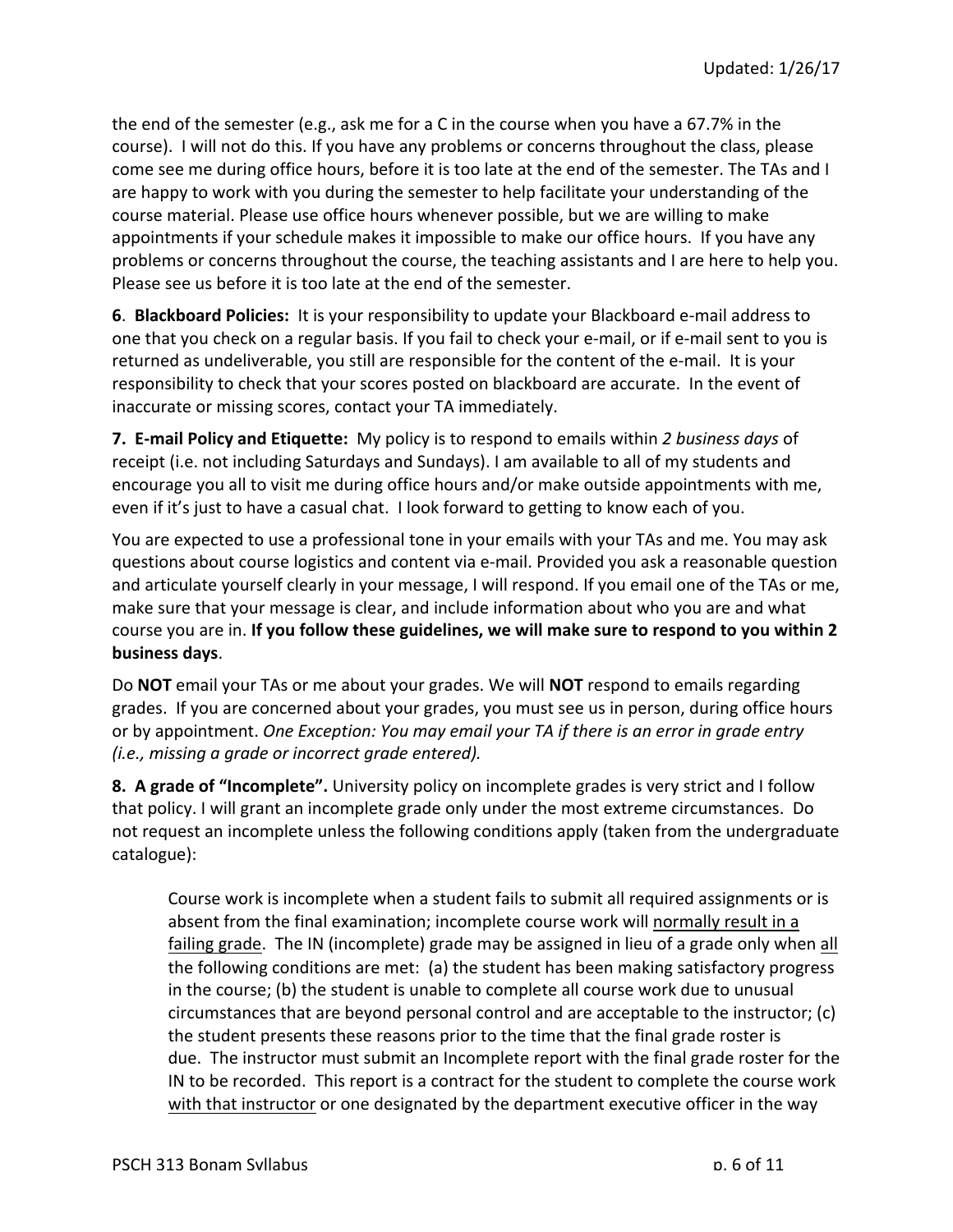described and by the time indicated on the report. In resolving the IN, the student may not register for the course a second time, but must follow the procedures detailed on the report. An IN must be removed by the end of the student's first semester or summer session in residence subsequent to the occurrence, or, if not in residence, no later than one calendar year after the occurrence. When the student submits the work, the instructor will grade it and change the IN to the appropriate grade. If an undergraduate fails to meet the stated conditions, the instructor will assign an E for the final grade.

**9. UIC Policy on Religious Holidays:** Students who wish to observe their religious holidays shall notify the faculty member by the tenth day of the semester of the date when they will be absent unless the religious holiday is observed on or before the tenth day of the semester. In such cases, the students shall notify the faculty member at least five days in advance of the date when he/she will be absent. The faculty member shall make every reasonable effort to honor the request, not penalize the student for missing the class, and if an examination or project is due during the absence, give the student an exam or assignment equivalent to the one completed by those students in attendance. If the student feels aggrieved, he/she may request remedy through the campus grievance procedure.

**10. UIC Academic Deadlines and Campus Policies: Please refer to the UIC Academic Calendar** for other UIC academic deadlines. You can view the calendar online: uic.edu/ucat/cat1315/CA. Please visit the follow page for further information about campus policies and student notifications: uic.edu/depts/oar/current\_students/campus\_policies.html

**11. Grievance Procedures:** UIC is committed to the most fundamental principles of academic freedom, equality of opportunity, and human dignity involving students and employees. Freedom from discrimination is a foundation for all decision making at UIC. Students are encouraged to study the University's "Nondiscrimination Statement". Students are also urged to read the document "Public Formal Grievance Procedures". Information on these policies and procedures is available on the University web pages of the Office of Access and Equity: uic.edu/depts/oae.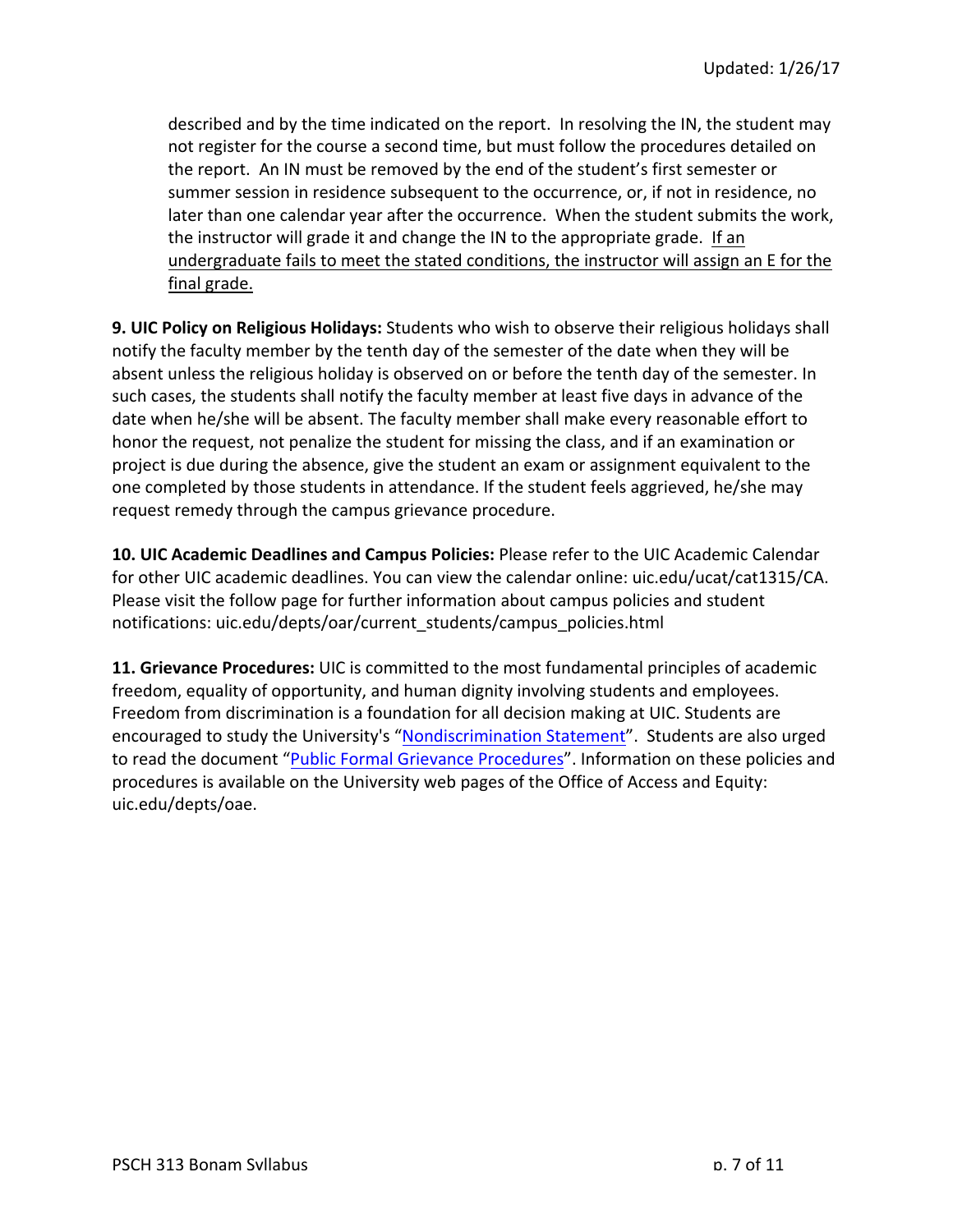# **Working Course Schedule**

All course readings, materials, and tutorials are posted in Blackboard. Required readings are listed in the *"Readings Due" column followed by* **(R)** *and are due by the start of class on the date listed. All other items* in this column are optional. All assignments are due on the specified date, by the time listed.

| Wk             | Day & Date | <b>Activity</b>                                         | <b>Readings Due</b>                        | <b>Assignments Due</b> |
|----------------|------------|---------------------------------------------------------|--------------------------------------------|------------------------|
| $\mathbf{1}$   | Tue 1/10   | Introductions<br>1.                                     | Course Introduction folder                 |                        |
|                |            | What is social psychology?<br>2.                        | Syllabus (R)<br>$\bullet$                  |                        |
|                |            | Why research?<br>3.                                     | Course Introduction Lecture<br>$\bullet$   |                        |
|                |            | Course overview<br>4.                                   | Defining Social Psychology<br>$\bullet$    |                        |
|                | Thu 1/12   | 1.<br>Measurement review                                | Project 1: Measurement folder              |                        |
|                |            | Project 1 (P1) introduced<br>2.                         | Measurement Overview (R)<br>$\bullet$      |                        |
|                |            | P1: Construct selection<br>3.                           | Project 1 Instructions (R)<br>$\bullet$    |                        |
|                |            | P1: Work on approval form<br>4.                         | Project 1 Approval Form (R)<br>$\bullet$   |                        |
|                |            |                                                         | Project 1 Paper Overview (R)<br>$\bullet$  |                        |
|                |            |                                                         | <b>Measurement Tips &amp;</b><br>$\bullet$ |                        |
|                |            |                                                         | Requirements (R)                           |                        |
|                |            |                                                         | Project 1 Reading                          |                        |
|                |            |                                                         | Online Tutorials folder (in Core           |                        |
|                |            |                                                         | Research Skills folder)                    |                        |
|                |            |                                                         | Zotero - Quick Start Guide<br>$\bullet$    |                        |
|                |            |                                                         | Box - Accessing Your                       |                        |
|                |            |                                                         | Account                                    |                        |
|                |            |                                                         | UIC Google Apps - Accessing<br>$\bullet$   |                        |
|                |            |                                                         | <b>Your Account</b>                        |                        |
|                |            |                                                         | Literature Searches<br>$\bullet$           |                        |
|                |            |                                                         |                                            |                        |
| $\overline{2}$ | Tue 1/17   | P1: Write questions<br>1.                               | Writing & APA Style folder (in             | Mock Race              |
|                |            | P1: Find articles<br>2.                                 | Core Research Skills folder)               | Conceptions            |
|                |            | P1: Work on approval form<br>3.                         | APA Style Overview (R)<br>$\bullet$        | Study (in Project      |
|                |            |                                                         | Sample APA Style Paper<br>$\bullet$        | 1: Measurement         |
|                |            |                                                         | Paper Template                             | folder) - complete     |
|                |            |                                                         | Track changes tutorial in                  | the anonymous          |
|                |            |                                                         | Word (R)                                   | survey online          |
|                |            |                                                         | <b>Other Writing Resources folder</b>      | Due by 3:00pm          |
|                |            |                                                         | All 6 items                                | Project 1 Approval     |
|                |            |                                                         | Core Research Skills folder:               | Form (Part 1)          |
|                |            |                                                         | How to Read Journal                        | Due by 11:59pm         |
|                |            |                                                         | Articles                                   |                        |
|                | Thu 1/19   | <b>NO CLASS TODAY</b><br>but still use 3-4:50pm to work | Online Tutorials folder (in Core           |                        |
|                |            | remotely on the following:                              | Research Skills folder)                    |                        |
|                |            | P1: Receive P1 Approval Form<br>1.                      | Qualtrics Tutorial (R)                     |                        |
|                |            | feedback                                                | Qualtrics - Your<br>$\bullet$              |                        |
|                |            | P1: Start creating study in<br>2.                       | Account Login (R)                          |                        |
|                |            | Qualtrics (Q)                                           |                                            |                        |
|                |            |                                                         |                                            |                        |
| 3              | Tue 1/24   | P1: Finish creating study (Q)<br>1.                     | Core Research Skills folder                |                        |
|                |            | P1: Post questionnaires (Q)<br>2.                       | <b>Research Ethics</b>                     |                        |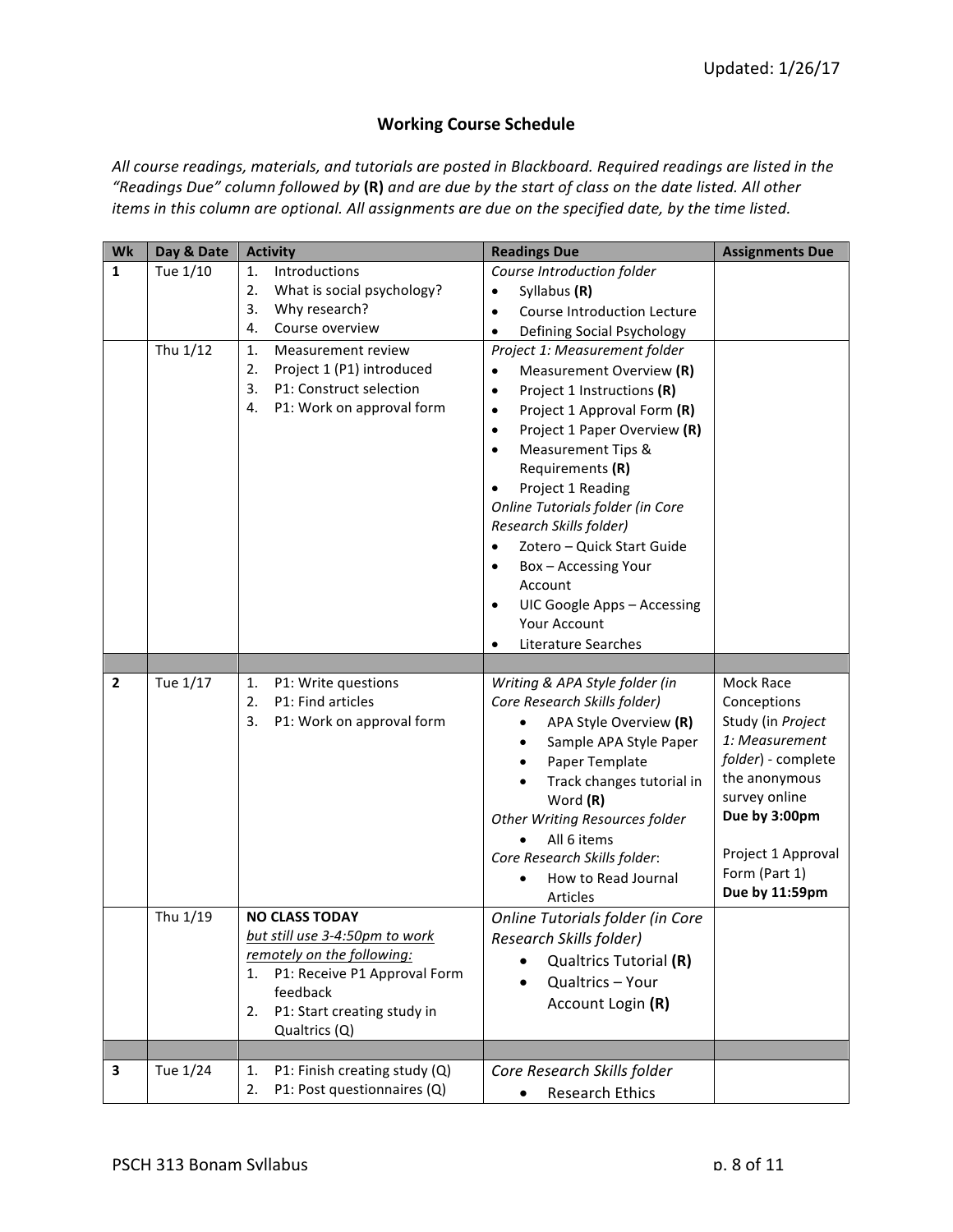|                          | Thu 1/26  | P1: Finish creating study (Q)<br>1.                                |                                                                                                                                                                                                                                                                                                    |                                                       |
|--------------------------|-----------|--------------------------------------------------------------------|----------------------------------------------------------------------------------------------------------------------------------------------------------------------------------------------------------------------------------------------------------------------------------------------------|-------------------------------------------------------|
|                          |           | P1: Post questionnaires (Q)<br>2.                                  |                                                                                                                                                                                                                                                                                                    |                                                       |
|                          |           |                                                                    |                                                                                                                                                                                                                                                                                                    |                                                       |
| 4                        | Tue 1/31  | P1: Data collection<br>1.                                          |                                                                                                                                                                                                                                                                                                    |                                                       |
|                          |           | 2.<br>P1: Research participation                                   |                                                                                                                                                                                                                                                                                                    |                                                       |
|                          | Thu 2/2   | 1.<br>P1: Data preparation & analysis                              | Statistics folder (in Core Research<br>Skills folder)<br>Statistics Overview (R)<br><b>Using SPSS</b><br>Project 1: Measurement folder<br>Measurement Project - Data<br>$\bullet$<br>Prep & Analysis Preview (R)<br><b>Measurement Data SPSS</b><br>$\bullet$<br>Demo<br>Project 1 Table Templates | Project 1 Approval<br>Form (Part 2)<br>Due by 11:59pm |
|                          |           |                                                                    |                                                                                                                                                                                                                                                                                                    |                                                       |
| 5                        | Tue 2/7   | 1.<br>P1: Data preparation & analysis                              |                                                                                                                                                                                                                                                                                                    |                                                       |
|                          | Thu 2/9   | 2.<br>P1: Data preparation & analysis                              |                                                                                                                                                                                                                                                                                                    |                                                       |
|                          |           |                                                                    |                                                                                                                                                                                                                                                                                                    |                                                       |
| 6                        | Tue 2/14  | <b>OPTIONAL CLASS Work on P1 Draft</b><br>Archival research review |                                                                                                                                                                                                                                                                                                    |                                                       |
|                          | Thu 2/16  | 1.<br>2.<br>Project 2 (P2) introduced                              | Project 2: Archival/Observational<br>Study folder                                                                                                                                                                                                                                                  | Paper 1 Draft<br>Due by 3:00pm                        |
|                          |           | P2: Work on approval form<br>3.                                    |                                                                                                                                                                                                                                                                                                    |                                                       |
|                          |           |                                                                    | Project 2 Overview (R)<br>$\bullet$                                                                                                                                                                                                                                                                |                                                       |
|                          |           |                                                                    | Project 2 Instructions (R)<br>$\bullet$                                                                                                                                                                                                                                                            |                                                       |
|                          |           |                                                                    | Project 2 Presentation<br>$\bullet$                                                                                                                                                                                                                                                                |                                                       |
|                          |           |                                                                    | Instructions (R)                                                                                                                                                                                                                                                                                   |                                                       |
|                          |           |                                                                    | Project 2 Approval Form (R)<br>$\bullet$                                                                                                                                                                                                                                                           |                                                       |
|                          |           |                                                                    | Project 2: Supplemental<br>$\bullet$                                                                                                                                                                                                                                                               |                                                       |
|                          |           |                                                                    | Readings                                                                                                                                                                                                                                                                                           |                                                       |
|                          |           |                                                                    | <b>Search Archival Datasets</b>                                                                                                                                                                                                                                                                    |                                                       |
|                          |           |                                                                    | Course Introduction folder                                                                                                                                                                                                                                                                         |                                                       |
|                          |           |                                                                    | <b>Review Course Introduction</b><br>$\bullet$<br>Lecture                                                                                                                                                                                                                                          |                                                       |
|                          |           |                                                                    | <b>Review Defining Social</b>                                                                                                                                                                                                                                                                      |                                                       |
|                          |           |                                                                    | Psychology                                                                                                                                                                                                                                                                                         |                                                       |
|                          |           |                                                                    | Core Research Skills folder                                                                                                                                                                                                                                                                        |                                                       |
|                          |           |                                                                    | Developing Research<br>$\bullet$                                                                                                                                                                                                                                                                   |                                                       |
|                          |           |                                                                    | Questions                                                                                                                                                                                                                                                                                          |                                                       |
|                          |           |                                                                    |                                                                                                                                                                                                                                                                                                    |                                                       |
| $\overline{\phantom{a}}$ | Tue 2/21  | P2: Work on approval form<br>1.                                    |                                                                                                                                                                                                                                                                                                    | Project 2 Approval                                    |
|                          |           | P2: Prepare for data collection<br>2.                              |                                                                                                                                                                                                                                                                                                    | Form                                                  |
|                          |           |                                                                    |                                                                                                                                                                                                                                                                                                    | Due by 11:59pm                                        |
|                          | Thu 2/23  | P2: Get feedback<br>1.                                             |                                                                                                                                                                                                                                                                                                    |                                                       |
|                          |           | P2: Finalize data collection<br>2.                                 |                                                                                                                                                                                                                                                                                                    |                                                       |
|                          |           | preparations                                                       |                                                                                                                                                                                                                                                                                                    |                                                       |
|                          |           | Paper 1 Draft returned<br>3.                                       |                                                                                                                                                                                                                                                                                                    |                                                       |
|                          |           |                                                                    |                                                                                                                                                                                                                                                                                                    |                                                       |
| 8                        | Tue 2/28  | NO CLASS P2: Data collection                                       |                                                                                                                                                                                                                                                                                                    |                                                       |
|                          | Thu $3/2$ | P2: Data preparation & analysis<br>1.                              | Statistics folder (in Core Research                                                                                                                                                                                                                                                                |                                                       |
|                          |           |                                                                    | Skills folder)                                                                                                                                                                                                                                                                                     |                                                       |
|                          |           |                                                                    | <b>Review Statistics Overview</b><br>$\bullet$                                                                                                                                                                                                                                                     |                                                       |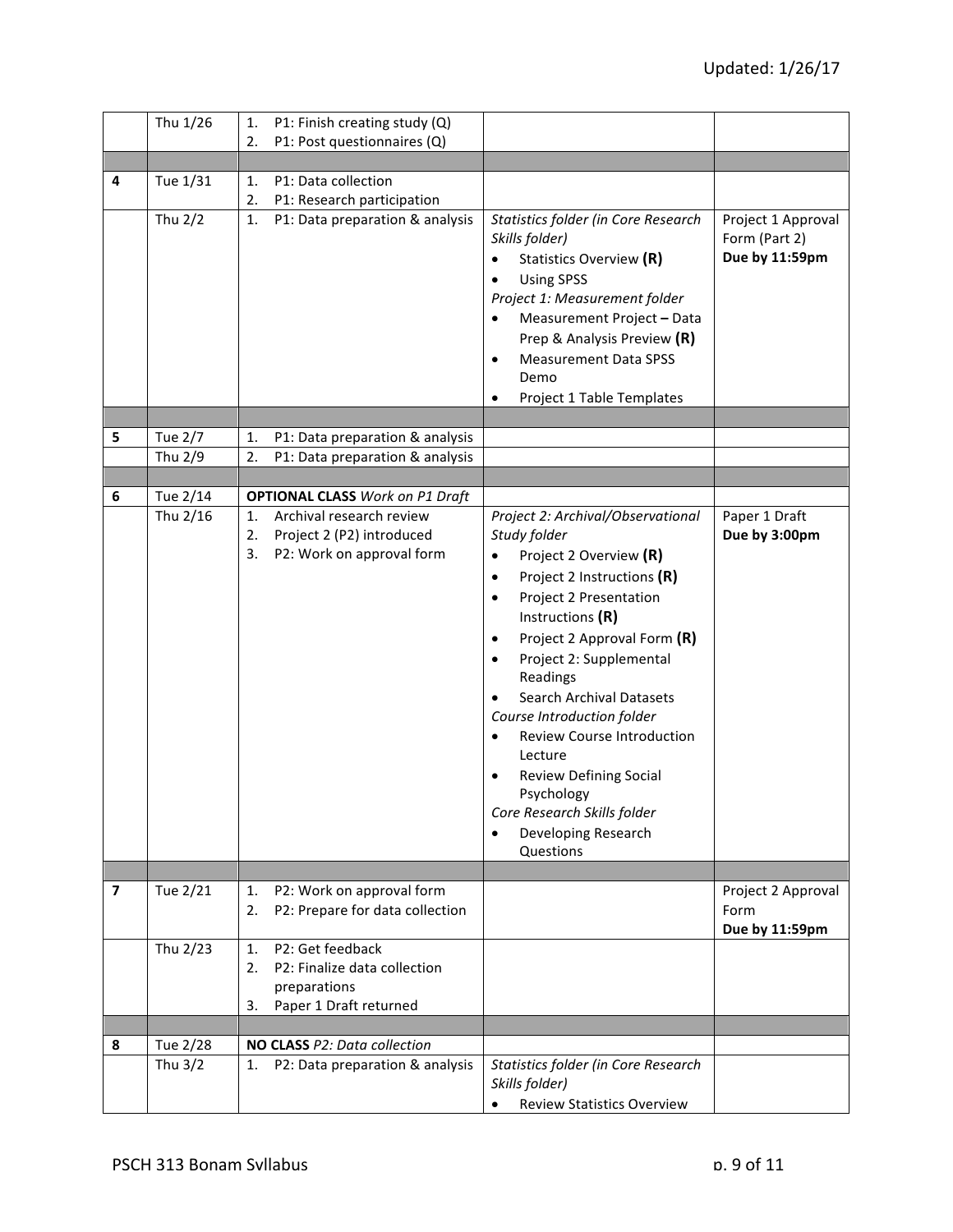|    |                      |                                                                                                               | (R)<br>Stats Demo<br>$\bullet$<br><b>Statistical Tests - Decision</b><br>Handouts<br><b>Online Tutorials folder</b><br>Bar Charts: From Excel to<br>Word                                                                                                                                                                                    |                                                                               |
|----|----------------------|---------------------------------------------------------------------------------------------------------------|---------------------------------------------------------------------------------------------------------------------------------------------------------------------------------------------------------------------------------------------------------------------------------------------------------------------------------------------|-------------------------------------------------------------------------------|
|    |                      |                                                                                                               |                                                                                                                                                                                                                                                                                                                                             |                                                                               |
| 9  | Tue 3/7              | How to give a presentation<br>1.<br>2.<br>P2: Work on presentation                                            | Project 2: Archival/Observational<br>Study folder<br>Presentation Tips (R)                                                                                                                                                                                                                                                                  |                                                                               |
|    | Thu 3/9              | 1.<br>P2: Work on paper<br>P2: Work on presentation<br>2.                                                     |                                                                                                                                                                                                                                                                                                                                             | Paper 1 Final<br>Due by 3:00pm                                                |
|    |                      |                                                                                                               |                                                                                                                                                                                                                                                                                                                                             |                                                                               |
| 10 | Tue 3/14             | P2: Presentations<br>1.<br>Paper 1 Final returned<br>2.                                                       |                                                                                                                                                                                                                                                                                                                                             | Project 2<br>Presentations<br>Due by 2:00pm<br>Paper 2 Draft<br>Due by 3:00pm |
|    | Thu 3/16             | Experimental research review<br>1.<br>Project 3 (P3) introduced<br>2.<br>P3: Work on approval form<br>3.      | Project 3: Experiment folder<br>Project 3 Experimentation<br>$\bullet$<br>Overview (R)<br>Project 3 Approval Form (R)<br>$\bullet$<br>Project 3 Instructions (R)<br>$\bullet$<br><b>Project 3 Presentation</b><br>$\bullet$<br>Instructions & Grading<br>Rubric (R)<br>Topic Areas & Example<br>$\bullet$<br>Questions<br>Project 3 Reading |                                                                               |
|    |                      | <b>NO CLASS Spring Break</b>                                                                                  |                                                                                                                                                                                                                                                                                                                                             |                                                                               |
| 0  | 3/21, 3/23           |                                                                                                               |                                                                                                                                                                                                                                                                                                                                             |                                                                               |
| 11 | Tue 3/28<br>Thu 3/30 | 1.<br>P3: Work on approval form<br>Paper 2 Draft returned<br>2.<br>1.<br>P3: Work on approval form            |                                                                                                                                                                                                                                                                                                                                             |                                                                               |
|    |                      | P3: Create study (Q)<br>2.                                                                                    |                                                                                                                                                                                                                                                                                                                                             | Project 3 Approval<br>Form<br>Due by 11:59pm                                  |
| 12 | <b>Tue 4/4</b>       | 1.<br>P3: Create study (Q)                                                                                    |                                                                                                                                                                                                                                                                                                                                             | Paper 2 Final                                                                 |
|    |                      | 2.<br>P3: Work on paper                                                                                       |                                                                                                                                                                                                                                                                                                                                             | Due by 3:00pm                                                                 |
|    | Thu 4/6              | 1.<br>P3: Finish creating study (Q)<br>P3: Begin data collection<br>2.<br>3.<br>P3: Work on paper             |                                                                                                                                                                                                                                                                                                                                             |                                                                               |
|    |                      |                                                                                                               |                                                                                                                                                                                                                                                                                                                                             |                                                                               |
| 13 | Tue 4/11             | P3: Data collection & Research<br>1.<br>participation in class<br>P3: Poster presentation<br>2.<br>guidelines |                                                                                                                                                                                                                                                                                                                                             |                                                                               |